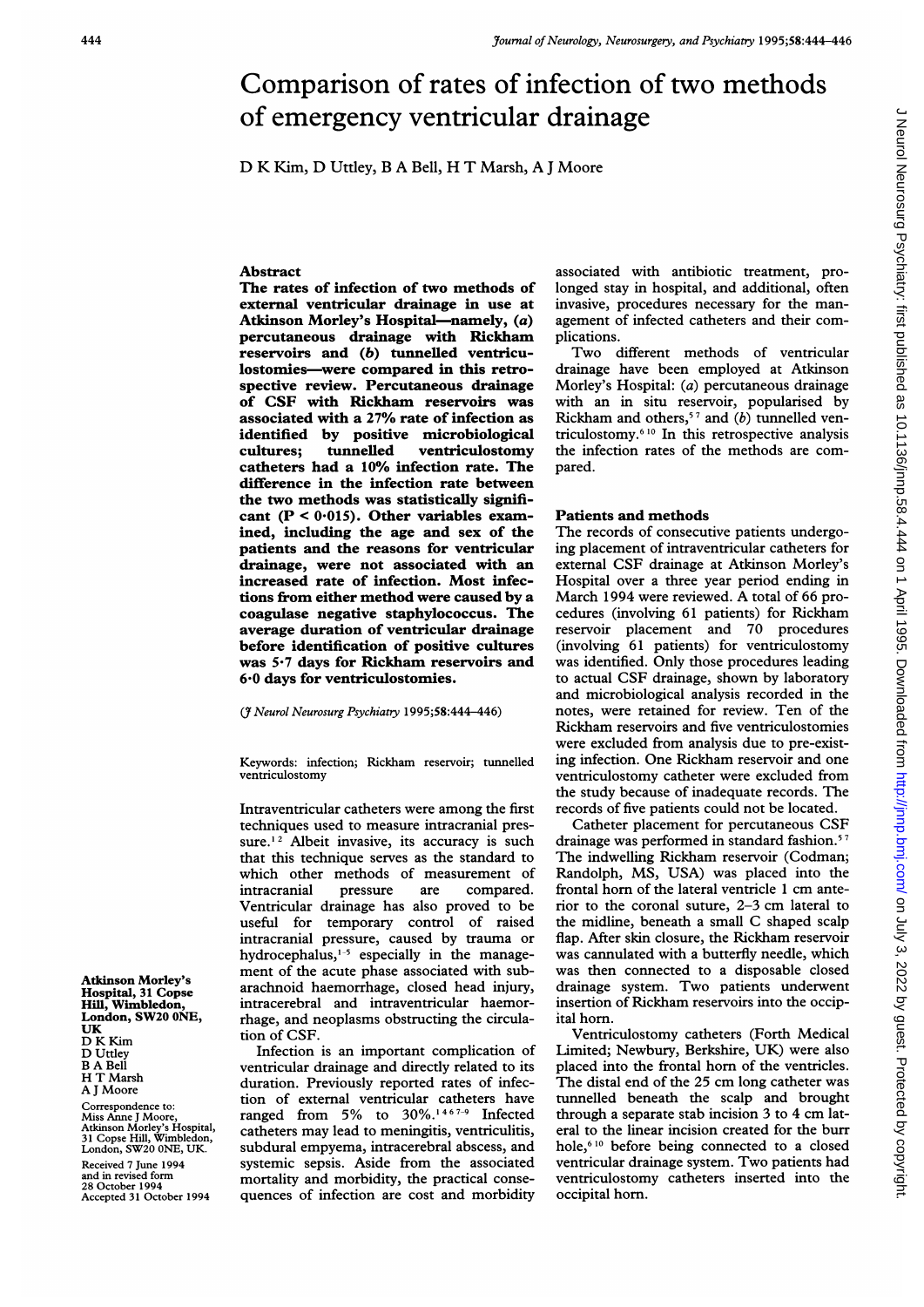Indications for ventricular drainage. Depicted are the diagnoses leading to ventricular drainage as the % of total number of drains placed.  $SAH = subarachnoid$ haemorrhage; ICHIIVH = intracerebral (intracerebellar) or intraventricular haemorrhage, misc = miscellaneous (congenital or primary adult hydrocephalus, cerebellar infarction);  $Rickham = Rickham$ reservoirs; Ventric = ventriculostomies.



All procedures were undertaken in the operating theatre under sterile conditions. Specimens of CSF were routinely analysed on a daily basis. The technique of specimen collection was identical in both methods of ventricular drainage. As recommended by Mayhall et  $al$ ,<sup>6</sup> only positive cultures either of CSF or of the catheters themselves were used for diagnosis of infection. The day of infection refers to date of sample collection.

The mean age of patients with Rickham reservoirs was 57 (range 2-83) years; the mean age for the ventriculostomy catheter group was 54 (range 14-80) years. Thirty seven women and 24 men had Rickham reservoirs; 32 women and 29 men had ventriculostomy catheters.

Hydrocephalus after subarachnoid haemorrhage was the most frequent reason (figure) for both Rickham reservoirs (59% of cases) and for ventriculostomy catheters (42%). Other indications were less common (figure).

Two sided tests of significance with  $Z = 0.05$  were performed with the critical ratio with continuity correction method."

#### Results

In this retrospective review, 18 of 67 (27%) of Rickham reservoirs and seven of 70 ventriculostomy catheters (10%) were found to be infected. This difference in the infection rates was statistically significant ( $p < 0.015$ ); the 95% confidence limits on the difference were  $4.5\%$  to 30%.

Possible risk factors associated with infection were examined. If the variables age and diagnosis were included in a logistic regression analysis along with the type of drain, only Rickham reservoirs were found to be associated with an increased risk of infection (P < 0-015). Furthermore, the average duration of ventricular drainage before identification of positive cultures was similar for both methods: 5-7 days for Rickham reservoirs and 6-0 days for ventriculostomy catheters. Of the infected Rickham reservoirs, nine occurred in women and nine in men. Infection of ventriculostomy catheters occurred in two women and five men. Antibiotics were given during CSF drainage with 79% of Rickham reservoirs and 54% of ventriculostomy catheters, but all patients harbouring infected Rickham reservoirs and six of the seven<br>patients with infected ventriculostomy ventriculostomy catheters were being treated with antibiotics at the time of positive cultures. The type of antibiotic did not differ significantly between the two groups: cephalosporins and penicillins were used.

Other potential risk factors examined included concurrent cranial operations and mortality. Five of 18 (28%) infections of Rickham reservoirs were associated with craniotomies-that is, the craniotomies were performed within 10 days before reservoir placement or during the time of ventricular drainage, but 12 patients operated on under the same circumstances were not infected. One infection of a ventriculostomy catheter occurred in a patient who underwent <sup>a</sup> LeFort <sup>I</sup> procedure for a clival chondrosarcoma and was managed postoperatively with prolonged lumbar drainage. Sixteen patients with uninfected ventriculostomy catheters underwent cranial procedures. There were 10 patients treated with Rickham reservoirs who died during the same stay in hospital; of these patients, three developed reservoir infection (30%), as opposed to 20 patients with ventriculostomy catheters dying of whom two developed infection (10%). None of the deaths were directly attributable to infected drains. Thus none of the factors examined other than type of catheter seemed to be related to an increased infection rate, and, moreover, none of the factors examined could account for the increased rate of infection of Rickham reservoirs.

After identification of positive cultures, 14 Rickham reservoirs were removed at a further operation. Four infections of Rickham reservoirs were managed with antibiotics alone (intravenous with or without intrathecal). Of the second, one reservoir was used in the conversion to a ventriculoperitoneal shunt. Infections of ventriculostomy catheters were managed by immediate removal and antibiotics in two cases; and with antibiotics without immediate removal of the catheter in five cases.

Most infections both of Rickham reservoirs and of ventriculostomy catheters were caused by <sup>a</sup> coagulase negative staphylococcus, 54% and 63% of microorganisms respectively (table 1). Six Rickham reservoirs were infected with two microorganisms; multiple organisms were not encountered in the ventriculostomy catheter group (table 2).

Table 1 Distribution of infective microorganisms

|                                   |      | Rickham Ventriculostomy |
|-----------------------------------|------|-------------------------|
| Coagulase negative staphylococcus | - 14 |                         |
| Staphylococcus aureus             |      |                         |
| Streptococcus species             |      |                         |
| Diphtheroids                      |      |                         |
| Acinetobacter                     |      |                         |
| Coliforms                         |      |                         |
| Enterobacter                      |      |                         |